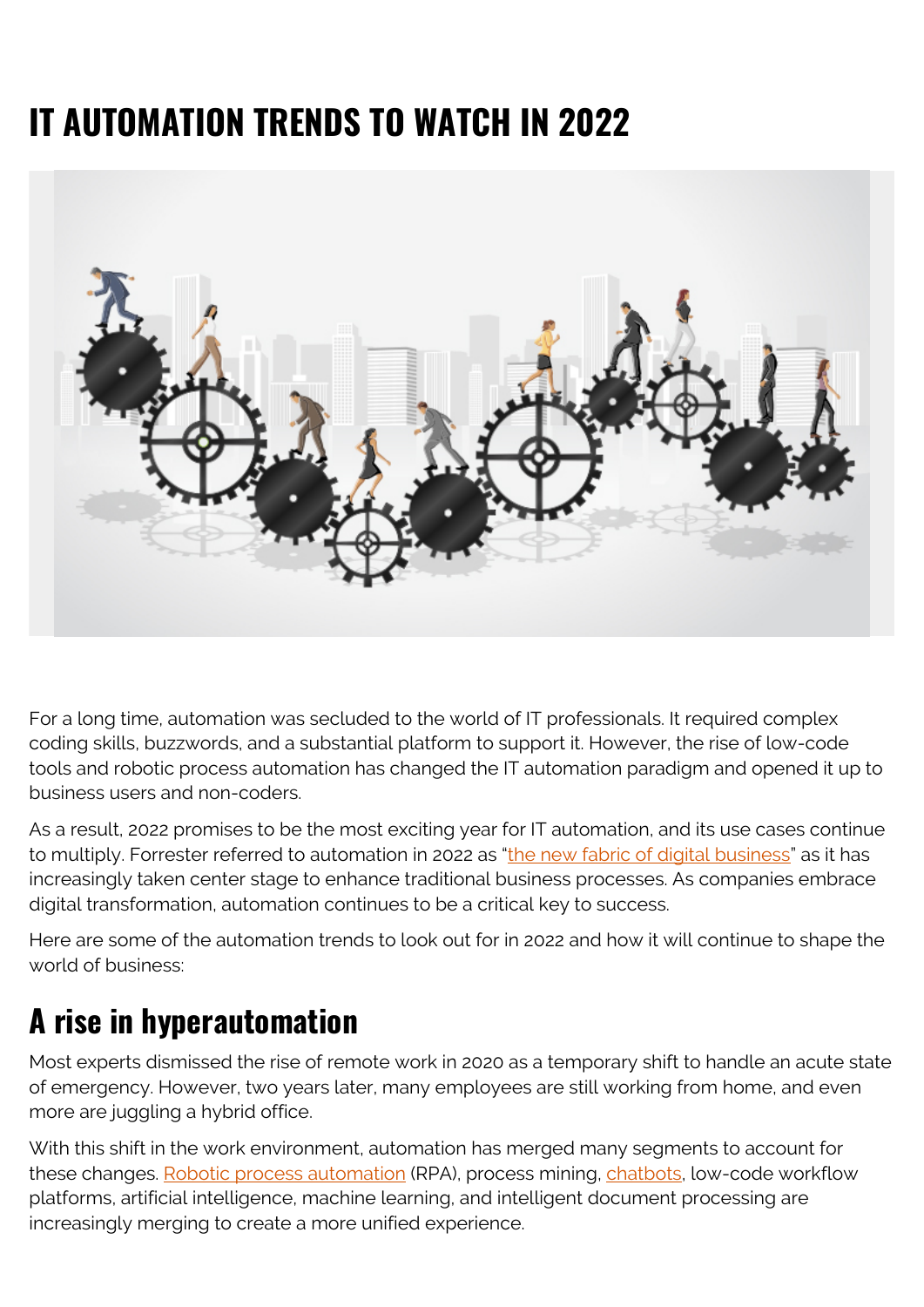Experts are referring to this blurring together as [hyperautomation](https://blogs.bmc.com/blogs/hyper-automation/). It requires a more disciplined approach for enterprises to quickly identify, vet, and automate as many of their processes as possible. Hyperautomation is a rapidly growing trend: Gartner expects that the [hyperautomation](https://www.gartner.com/en/newsroom/press-releases/2021-04-28-gartner-forecasts-worldwide-hyperautomation-enabling-software-market-to-reach-nearly-600-billion-by-2022) [market will expand to nearly \\$600 billion by the end of the year.](https://www.gartner.com/en/newsroom/press-releases/2021-04-28-gartner-forecasts-worldwide-hyperautomation-enabling-software-market-to-reach-nearly-600-billion-by-2022)

2022 will see leaders increasing step away from segmented automation and view it as pieces to a puzzle that can be put together to improve the organization at the same time.



## **Cloud-based architectural innovation that increases flexibility**

When looking forward to the next step of automation, many of us explore the exciting new technologies and their use cases. However, delivery is just as crucial to how successful these new solutions are.

Flexibility in delivery is a critical factor that organizations have to make when purchasing a platform. Organizations are increasingly demanding more flexibility that will enable them to [avoid lock-in](https://blogs.bmc.com/blogs/vendor-lock-in/) to any one delivery model.

As a result of this changing market demand, many automation companies are building platforms that can change from software as a service (SaaS) to an on-premises solution with very little disruption. Low-friction transitions to delivery modes will increasingly become the norm in 2022.

Automation companies are now utilizing cloud-native architectures that enable them to harness the flexibility of [containerization and microservices.](https://blogs.bmc.com/blogs/containers-vs-microservices/) With these technologies, companies can provide the same functionalities no matter how the customer wants to run their platform.

This improvement in delivery means that users won't have to acquire fundamentally new skills or environments if they decide on a different delivery mode later. Plus, customers that leverage onprem solutions will have more flexibility, timeliness, and an easier time updating and expanding their installations.

Innovations in 2022 will likely include how solutions are packaged. They will be easier to install, manage, and upgrade and won't require a steep learning curve.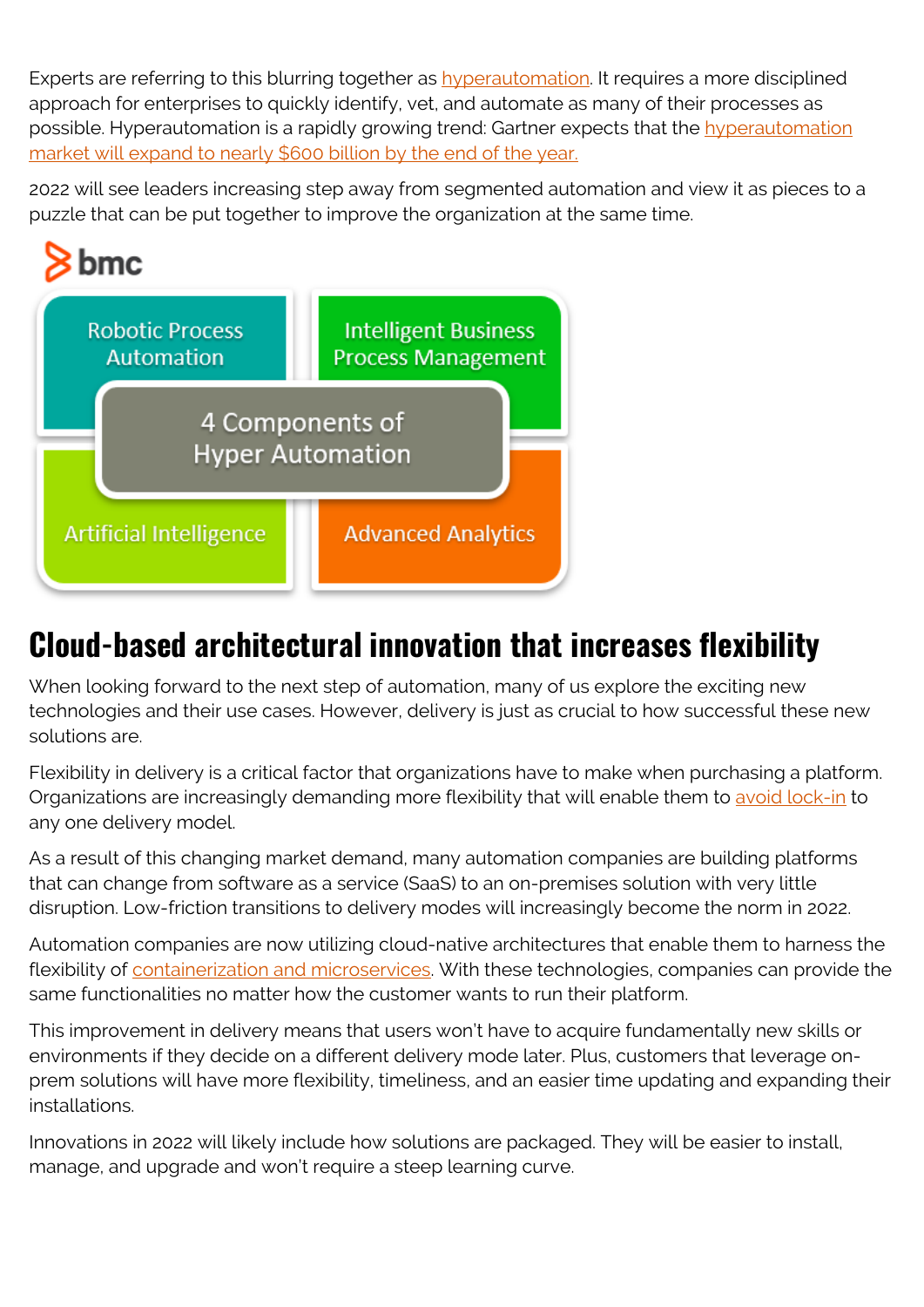# **New automation champion: Chief Sustainability Officer**

The role of Chief Sustainability Officer (CSO) is relatively new to the C-suite, but it is exploding in popularity. [Consumers are more concerned about the environment,](https://www.businesswire.com/news/home/20210322005061/en/GreenPrint-Survey-Finds-Consumers-Want-to-Buy-Eco-Friendly-Products-but-Don’t-Know-How-to-Identify-Them) and climate change, so many corporations are bringing on CSOs to help them become environmentally friendly. Researchers found that the number of CSO roles among Fortune 500 companies [has grown 228% over the last](https://weinrebgroup.com/cso-chief-sustainability-officer-esg-report-2021/) [decade.](https://weinrebgroup.com/cso-chief-sustainability-officer-esg-report-2021/)

As CSOs find more creative ways to lower their organization's carbon footprint, automation is increasingly becoming one of their tools of choice. It is a powerful solution to reducing the waste that both hurts sustainability and affects their bottom line. For example, data centers are a significant expense: [they account for 3.7% of total carbon emissions](https://www.bbc.com/future/article/20200305-why-your-internet-habits-are-not-as-clean-as-you-think) and [40% of the typical company's overall](https://www.researchgate.net/publication/317308758_Cooling_Energy_Consumption_Investigation_of_Data_Center_IT_Room_with_Vertical_Placed_Server) [electricity.](https://www.researchgate.net/publication/317308758_Cooling_Energy_Consumption_Investigation_of_Data_Center_IT_Room_with_Vertical_Placed_Server) However, automation can power down data centers when they are not needed to reduce both significantly.

In 2022, the CSO will increasingly become the champion of automation efforts. They will be able to leverage their technology to increase efficiency and reduce waste.

## **Reimagining processes to increase employee productivity**

The typical worker must toggle through various tools to get their work done for nearly every task. Today, the average [corporation has over 170 different applications](https://www.okta.com/businesses-at-work/2021/) its employees use. While adding tools and technology has long appeared to help produce productivity, many leaders now realize that too much technology results in low-value work that zaps both productivity and overall work engagement. Employees spend much of their day inputting data and running programs instead of the high-value and innovative work that improves the organization.

Many organizations are turning to automation in 2022 to provide employees with the assistance they need to relieve these tedious and low-value jobs. More leading organizations leverage automation to give workers digital desktop assistance that will add a layer between employees and the enterprise applications they utilize to get their work done.

Through automation tools, such as RPA, employees will no longer have to handle tasks such as inputting or transferring data or closing out programs. With reusability, standardization, centralized management, and governance, companies will reimagine their processes to be more rewarding for workers and productive for the organization.

#### **Automation will address the labor shortage**

2021 saw many restaurant employees and other hospitality workers leaving their jobs in droves. Businesses struggle to find employees to fill in the high-stress and fast-paced hospitality work environment. Forrester predicts that [35% of service companies will utilize physical robot workers](https://www.forrester.com/blogs/predictions-2022-the-pandemics-wake-drives-automation-trends/) to fill this gap in 2022. Robotics can now fill these employment gaps by offering delivery, food preparation, grounds maintenance, warehouse jobs, and customer service.

This shift to address the labor shortage will likely dramatically change the landscape of low-end service workers.